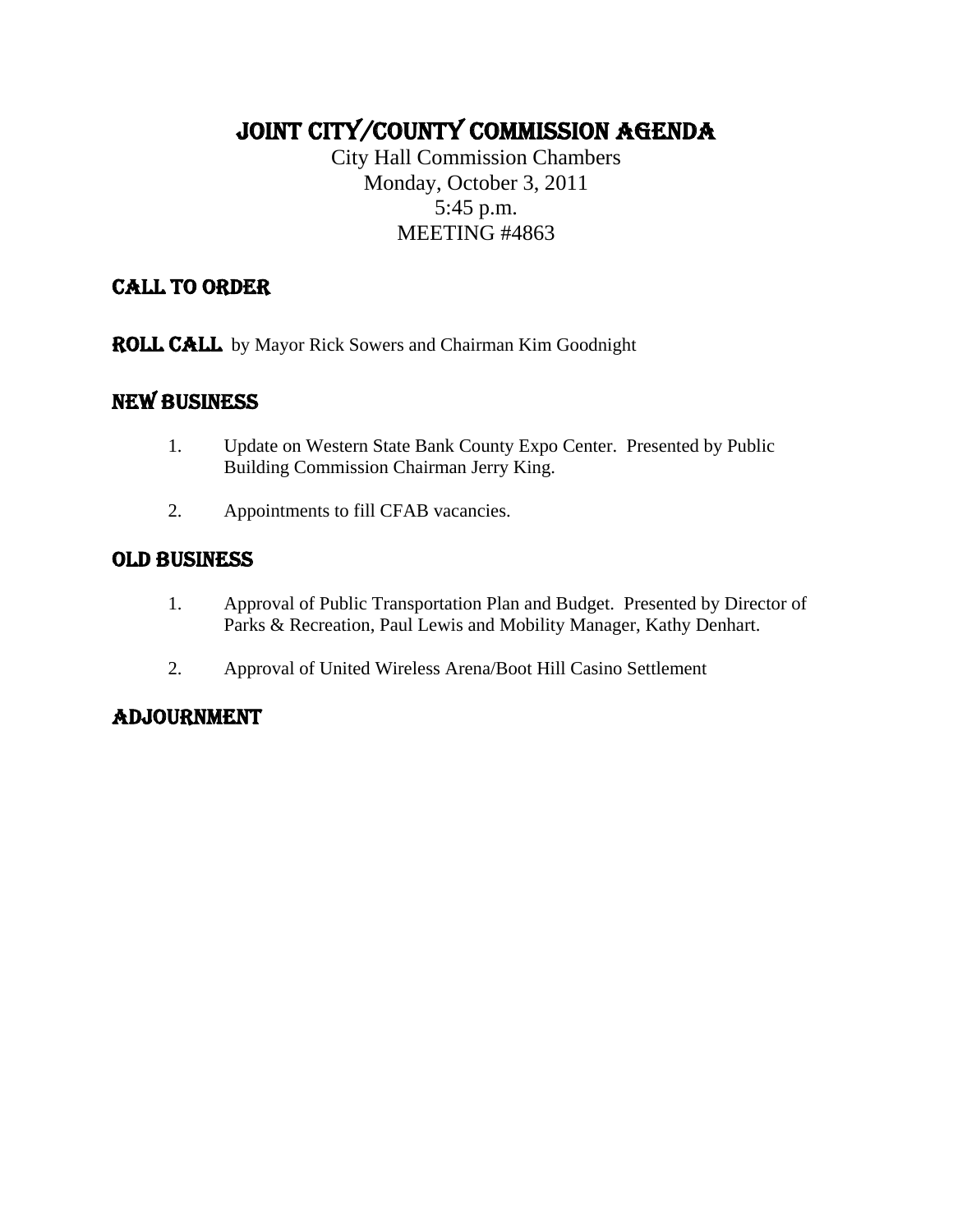### City of Dodge City BOB ON Second Ave.

PO Box 880 Dodge City, KS 67801 Phone: 620-225-8100 FAX: 620-225-8144 www.dodgecity.org

## Memorandum

| To:      | <b>City Manager</b><br><b>Assistant City Manager</b><br><b>City Commissioners</b> |
|----------|-----------------------------------------------------------------------------------|
| From:    | Kathy Denhardt, Mobility Manager                                                  |
| Date:    | September 29, 2011                                                                |
| Subject: | <b>Public Transportation Routes &amp; Budget</b>                                  |

**Recommendation:** Staff recommends that the Commission approve the acquisition of two new 20 passenger buses, and the expansion of General Public Transportation services to include:

**\_\_\_\_\_\_\_\_\_\_\_\_\_\_\_\_\_\_\_\_\_\_\_\_\_\_\_\_\_\_\_\_\_\_\_\_\_\_\_\_\_\_\_\_\_\_\_\_\_\_\_\_\_\_\_\_\_\_\_\_\_\_\_\_\_\_\_\_\_\_** 

- Spearville-Wright-Dodge City weekday bus route which will make 4 loops daily starting in Dodge City at 7:00 am, 9:30 am, 3:00 pm, and 5:00 pm, beginning in October 2011. Schedule will be adjusted according to demand.
- Bloom-Kingsdown-Bucklin-Ford-Dodge City bus route operating one day per week, starting in Dodge City at 9:00 am and 3:00 pm, beginning in December 2011.

Staff also recommends that the Commission approve expansion of General Public Transportation services to include daily Ford-Gray-Finney County Connector service in the event that new configurations of flights are implemented with Denver flights departing Dodge City Airport, and Dallas/Ft. Worth flights departing Garden City Airport. The schedule for this service would coincide with flight times at the airports, and would serve the general public along US Highway 50/400 between Dodge City and the Garden City Airport. It is expected that Finney County Transit will provide service from Garden City to the Garden City Airport, thus completing the Ford-Gray-Finney County Connector.

**Background:** General Public Transportation has been operating demand-response service in Dodge City for more than 15 years, through the USC 49-5311 Public Transportation Grant Program administered by the Kansas Department of Transportation. With the appointment of a Mobility Manager in January 2011 (supported by a grant from the USC 49-5316 grant program), options have been explored for expanding service to Ford County to address transportation needs of the general public, inclusive of seniors and persons with disabilities. Residents of towns throughout Ford County, especially seniors, have communicated their desire to have access to bus transportation. The Bloom-Kingsdown-Bucklin-Ford-Dodge City and the Spearville-Wright-Dodge City routes are intended to be initial efforts to provide this service.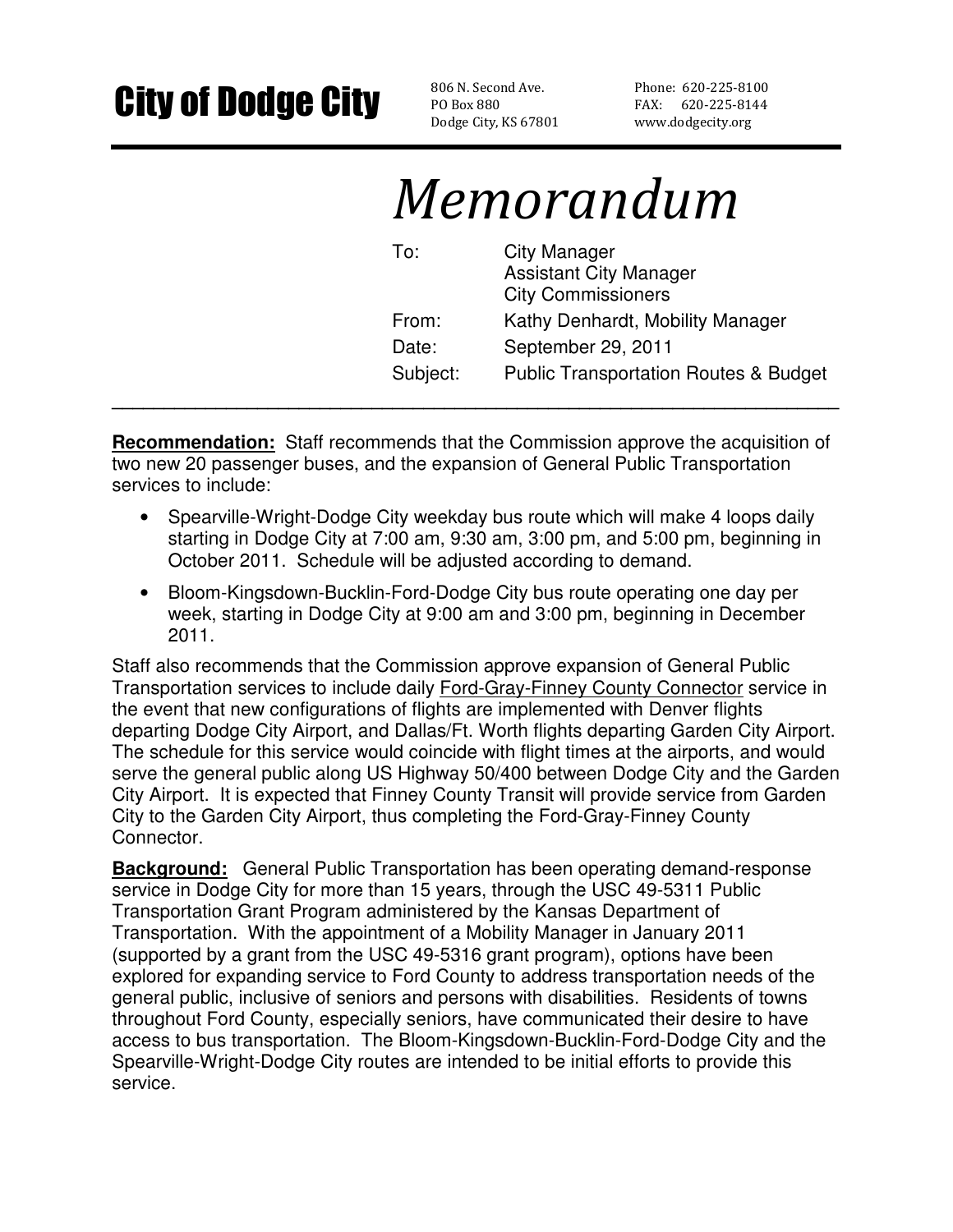If implemented, the City Commission's recent recommendation to the Essential Air Service program would increase traffic flow from Finney County to the Dodge City Airport, and from Ford County to the Garden City Airport. This provides an opportunity for enhancing access to Dodge City and Ford County businesses and attractions by offering scheduled daily bus service in the three county area. The KDOT Office of Public Transportation is committed to developing regional public transportation services in Southwest Kansas and has asked us to submit a plan for providing regional service, so they can determine the level of additional funds they will provide in order to make this a reality.

**Justification:** There is significant traffic flow between Spearville, Wright and Dodge City (4500 vehicles per day between Spearville and Dodge City on US Highway 50/56), which includes many workers, seniors, and students. Recent Ford County census data provides the following indicators of need for passenger transportation service:

- 1,915 persons reside in 847 households with no vehicles
- 487 persons age 16-64 have disabilities that limit mobility outside the home
- 4,400 persons are age 60 and over
- 5,253 persons reside in household with income below the poverty level

Data analysis and community input suggest there is sufficient demand to operate financially sustainable weekday routes. The availability of transportation services allows many seniors to remain in their homes because it offers vital connections to services, shopping, and social activities. Daily commuters can reduce expenses by taking public transit, and also gain valuable time to work or relax with someone else doing the driving. Traffic congestion on main highways will be reduced.

If flights are reconfigured between the Dodge City and Garden City airports, this presents an opportunity to establish linkages between Dodge City and Garden City three times per day (each direction). This would provide a valuable service to airline passengers, as well as others who travel the US Highway 50/400 corridor for work, medical services, shopping, and entertainment. 5690 vehicles per day travel the Dodge City to Cimarron stretch of US Highway 50/400.

Performance Metrics are suggested for each of the proposed routes, and will be continuously scrutinized. If ridership is not meeting expected benchmarks within 90 days, adjustments to the route and schedule will be made. Six months after the launch of a route, a review will take place to determine whether the route will be continued.

Finally, regional transit service makes good financial sense. For every \$1 invested in rural public transportation, a \$3 economic return is generated ("Assessment of the Economic Impacts of Rural Public Transportation" TCRP Report 34). Dodge City's investment of \$42,073 to operate public transportation in 2011 generates \$162,726 from other sources. An even better ROI is expected for the expenditures requested for 2012.

**Financial Considerations:** The 2011 MERF fund includes \$10,000 for local match for new vehicles being purchased through the USC 49-5311 grant. The current 5311 grant will provide 80% of the cost of acquiring and outfitting two new 20 passenger buses, with the remaining 20% local match being shared by Dodge City (100% of local match for one 20 passenger bus, and 25% of local match for second 20 passenger bus) and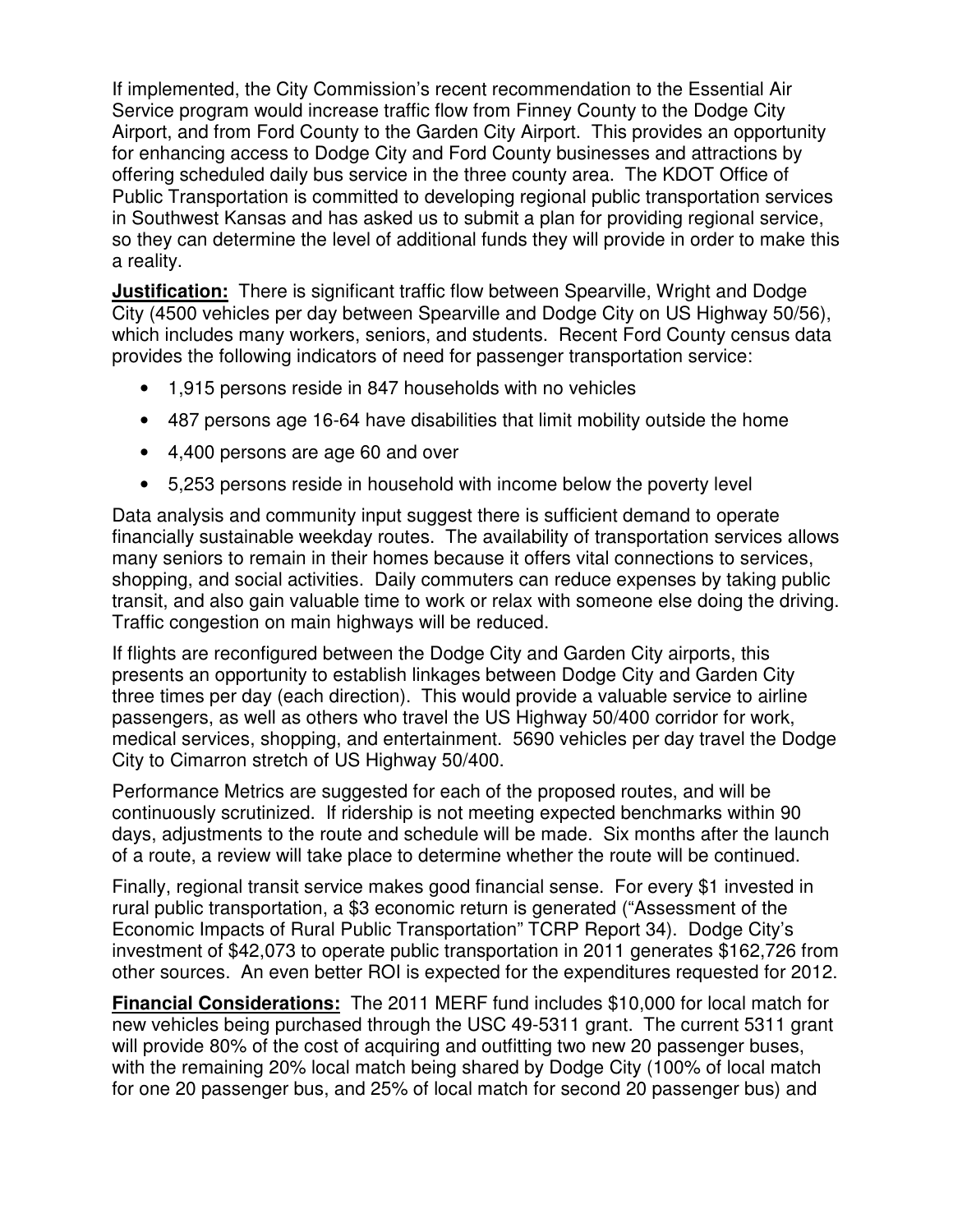Ford County (75% of local match for one 20 passenger bus). The capital local match for Dodge City would be \$16,579, to be encumbered in 2011 (\$6,579 more than what is budgeted).

As indicated in the attached General Public Transportation Expansion Plan document, the 2011 budget already approved by the City, and grant funds already awarded by USC 49-5311 and 49-5316 are sufficient to finance the proposed Spearville-Wright-Dodge City and Bloom-Kingsdown-Bucklin-Ford routes through 2011 and 2012. Should the Ford-Gray-Finney County Connector be implemented, those expenditures will exceed what has already been budgeted, and would require an additional \$29,520 from Dodge City to operate that service through 2012. It will also require additional expenditures from Ford County and KDOT, and both entities are reviewing this proposal and budget request. We will make the case to KDOT that financial support for this new regional transit initiative will need to exceed their commitment of covering 68% of operations cost (till June 30, 2012) and the 65% they expect to cover starting July 1, 2012. If we are successful local match will be reduced accordingly.

Once routes and ridership are well established we will have data regarding number of employees and customers we are delivering to individual businesses. Armed with that data we will seek service contracts, ad placement, and underwriting support from those businesses which benefit from the services provided. In this way we will seek to make business partnerships a significant part of our funding strategy.

Implementation of the county wide routes has the effect of creating fixed route bus stops at strategic points around Dodge City as passengers from the county routes are dropped/picked up at frequently desired destinations (e.g. Western Plains Medical Complex, DCCC, Wal-Mart, and potentially the Casino, Senior Center, Downtown, and other destinations). This presents us with an opportunity to expand to Fixed Route bus service throughout Dodge City in the future, with some service already in place because of the county routes. Finney County, with a similar profile to Ford County, has implemented a very successful fixed route system in Garden City, and now exceeds 5,000 rides per month on those fixed routes. Data and financial information are being gathered about the potential for such a Fixed Route system, and will be presented to the Commission at a later date.

**Purpose/Mission:** Public Transportation enhances quality of life and livability for residents of Dodge City and Ford County, as well as generating economic value by promoting ease of access to our businesses, services, entertainment, and tourism resources.

**Attachments:** Please see the General Public Transportation Expansion Plan attachment for detailed budget projections and performance metrics.

CC: Paul Lewis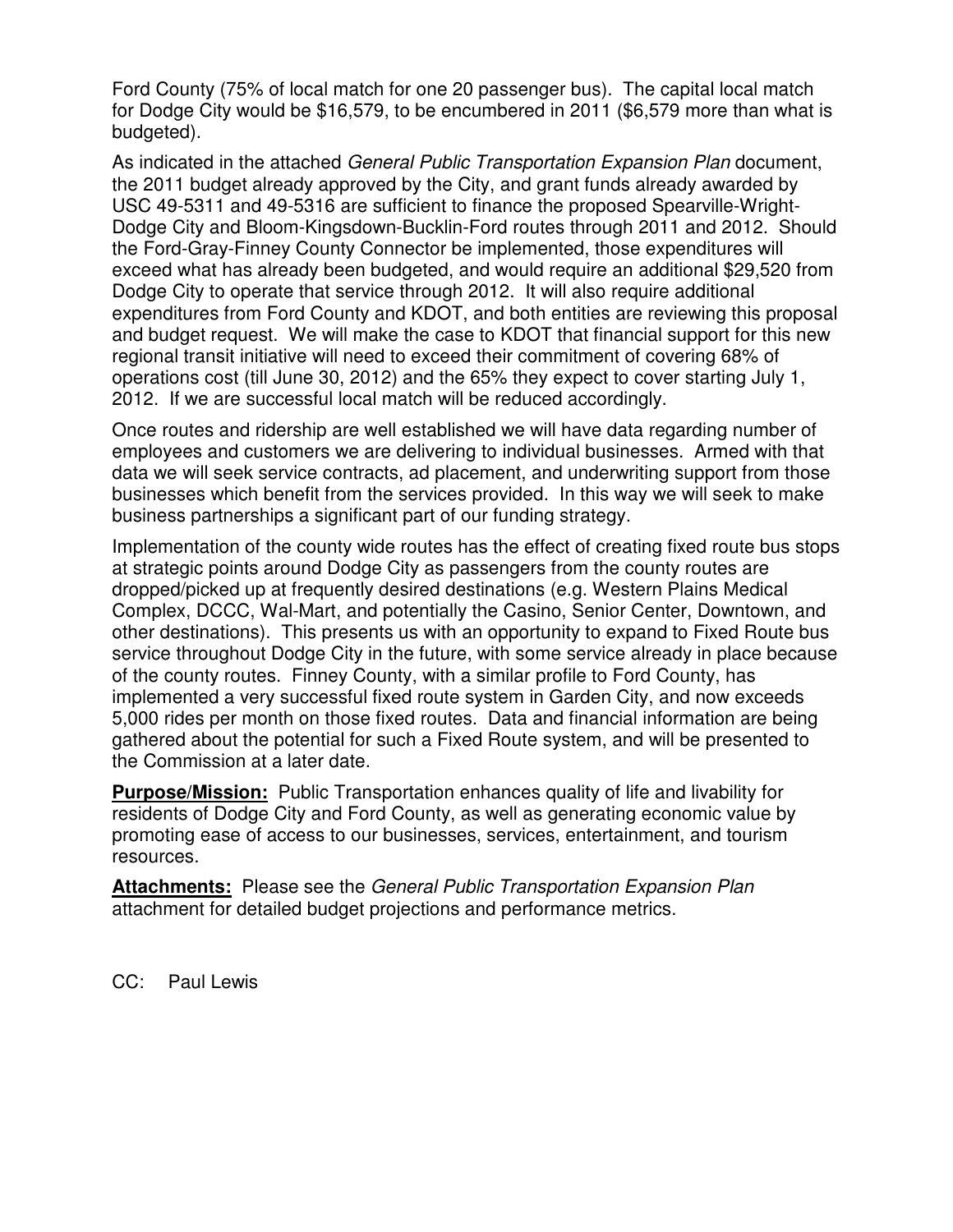### **General Public Transportation Expansion Plan September 27, 2011**

| <b>Routes</b>                                                                                                            | <b>Performance Metrics</b>                     | 2011 Projected Budget                                                                                              | <b>2012 Projected Budget</b>                                                                                                                                   |
|--------------------------------------------------------------------------------------------------------------------------|------------------------------------------------|--------------------------------------------------------------------------------------------------------------------|----------------------------------------------------------------------------------------------------------------------------------------------------------------|
| <b>Mobility Manager</b>                                                                                                  |                                                | \$66,459 Total<br>\$53,167 FTA/KDOT<br>\$6,646 Dodge City<br>\$6,646 Ford County <sup>1</sup>                      | \$70,000 Total<br>\$56,000 FTA/KDOT<br>\$7,000 Dodge City<br>$$7,000$ Ford County <sup>2</sup>                                                                 |
| <b>Demand-Response in Dodge</b><br>City (2 vehicles)                                                                     | 2011 ave/mo rides=635<br>2012 ave/mo rides=750 | \$113,000 Total<br>\$5,000 Fares<br>\$74,520 FTA/KDOT<br>\$33,480 Dodge City                                       | \$120,000 Total<br>\$9,000 Fare Income<br>\$73,815 FTA/KDOT<br>\$37,185 Dodge City                                                                             |
| <b>Spearville/Wright/Dodge City</b><br>4xdaily 5days/week<br>(Begin October 2011)                                        | 2012 ave/mo rides=850                          | \$23,520 Total (<3months)<br>\$1,000 Fare Income<br>\$15,314 FTA/KDOT<br>\$1,801 Dodge City<br>\$5,405 Ford County | \$112,800 Total<br>\$36,000 Fare Income<br>\$51,072 FTA/KDOT<br>\$6,432 Dodge City<br>\$19,296 Ford County <sup>3</sup>                                        |
| Bloom/Kingsdown/Bucklin/Ford<br>2xday Once weekly<br>(Begin December 2011)                                               | 2012 ave/mo rides = $20$                       | \$1,820 Total (1month)<br>\$1,238 FTA/KDOT<br>\$146 Dodge City<br>\$436 Ford County                                | \$21,840 Total<br>\$2,600 Fare Income<br>\$12,794 FTA/KDOT<br>\$1,611 Dodge City<br>\$4,835 Ford County                                                        |
| <b>Ford/Gray/Finney</b><br><b>County Connector</b><br>(Begin with implementation of<br>revised regional airport flights) | 2012 ave/mo rides=900                          |                                                                                                                    | \$275,940 Total<br>\$73,000 Fare Revenue<br>\$134,955 FTA/KDOT<br>\$33,992 Dodge City<br>\$16,996 Ford County<br>\$16,997 Other (e.g. Airport,<br>Gray County) |

In 2010 Ford County committed \$8,000 for the local match in a 49 USC 5316 grant proposal which was awarded to fund this position.<br>
<sup>2</sup> In January 2011 Ford County committed \$12,400 in a letter submitted with the 49 USC 53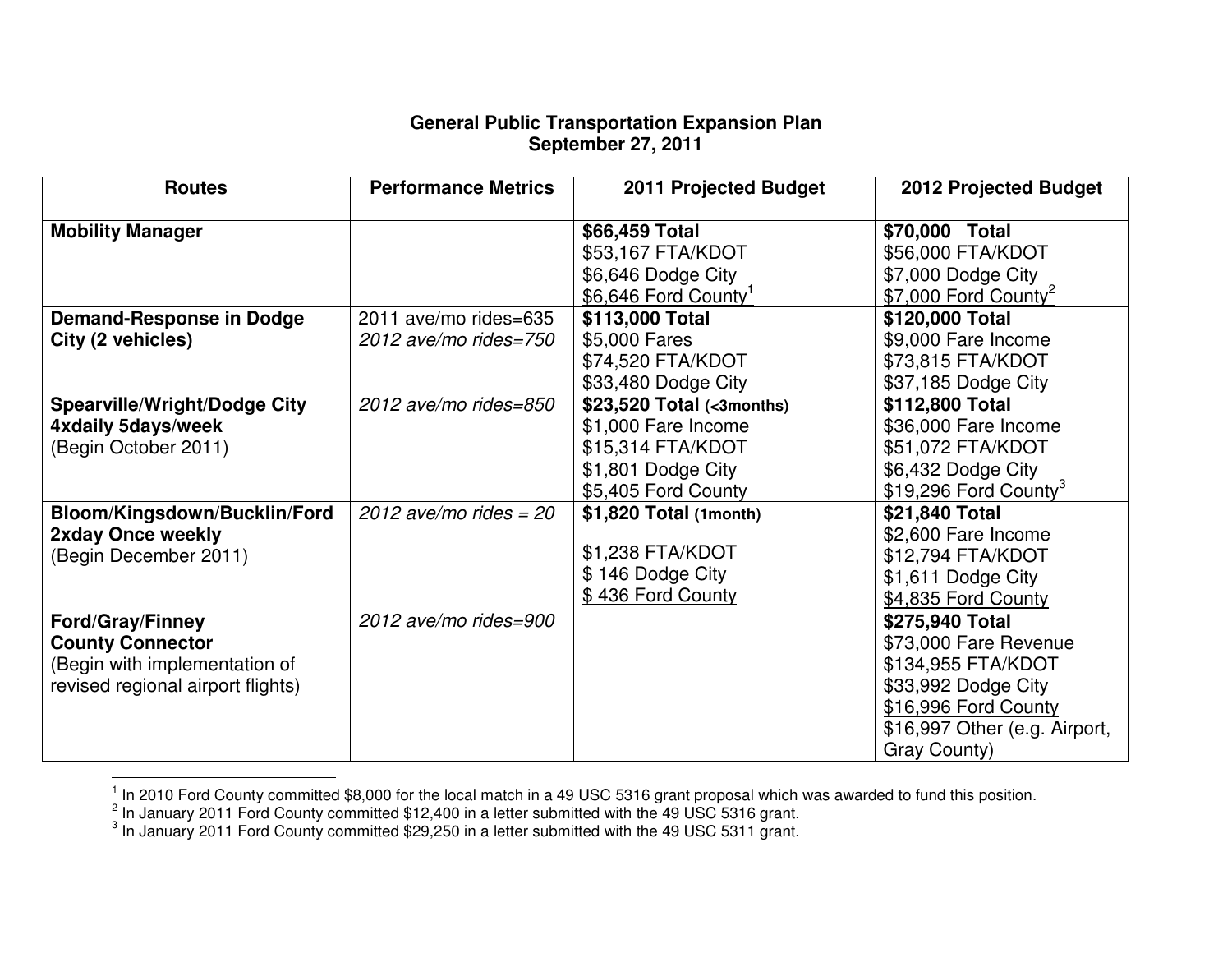| <b>Total Projected Operation Costs</b> | <b>Total projected rides</b><br>for 2012:<br>2520 per month<br>30,240 per year | \$204,799 Total Cost<br>\$6,000 Fare Income<br>$$144,239$ FTA/KDOT <sup>4</sup><br>\$42,073 Dodge City<br>\$12,487 Ford County | \$600,580 Total<br>\$120,600 Fare Revenue<br>\$328,636 FTA/KDOT<br>\$86,220 Dodge City<br>\$48,127 Ford County<br>\$16,997 Other (e.g. Airport,<br>Gray Country) |
|----------------------------------------|--------------------------------------------------------------------------------|--------------------------------------------------------------------------------------------------------------------------------|------------------------------------------------------------------------------------------------------------------------------------------------------------------|
| <b>Capital Expenses</b>                |                                                                                | \$132,630 Total Cost                                                                                                           |                                                                                                                                                                  |
| Two 20 passenger buses w/              |                                                                                | \$106,104 FTA/KDOT                                                                                                             |                                                                                                                                                                  |
| wheelchair lift, wheelchair restraint  |                                                                                | \$16,579 Dodge City                                                                                                            |                                                                                                                                                                  |
| system, fixed route equipment          |                                                                                | \$9,947 Ford County                                                                                                            |                                                                                                                                                                  |

<sup>&</sup>lt;sup>4</sup> FTA/KDOT has committed \$102,000 for operating costs for July 2011-June 2012, and \$52,616 for the Mobility Manager funding for that same<br>period. KDOT is committed to expansion of regional public transportation in Southw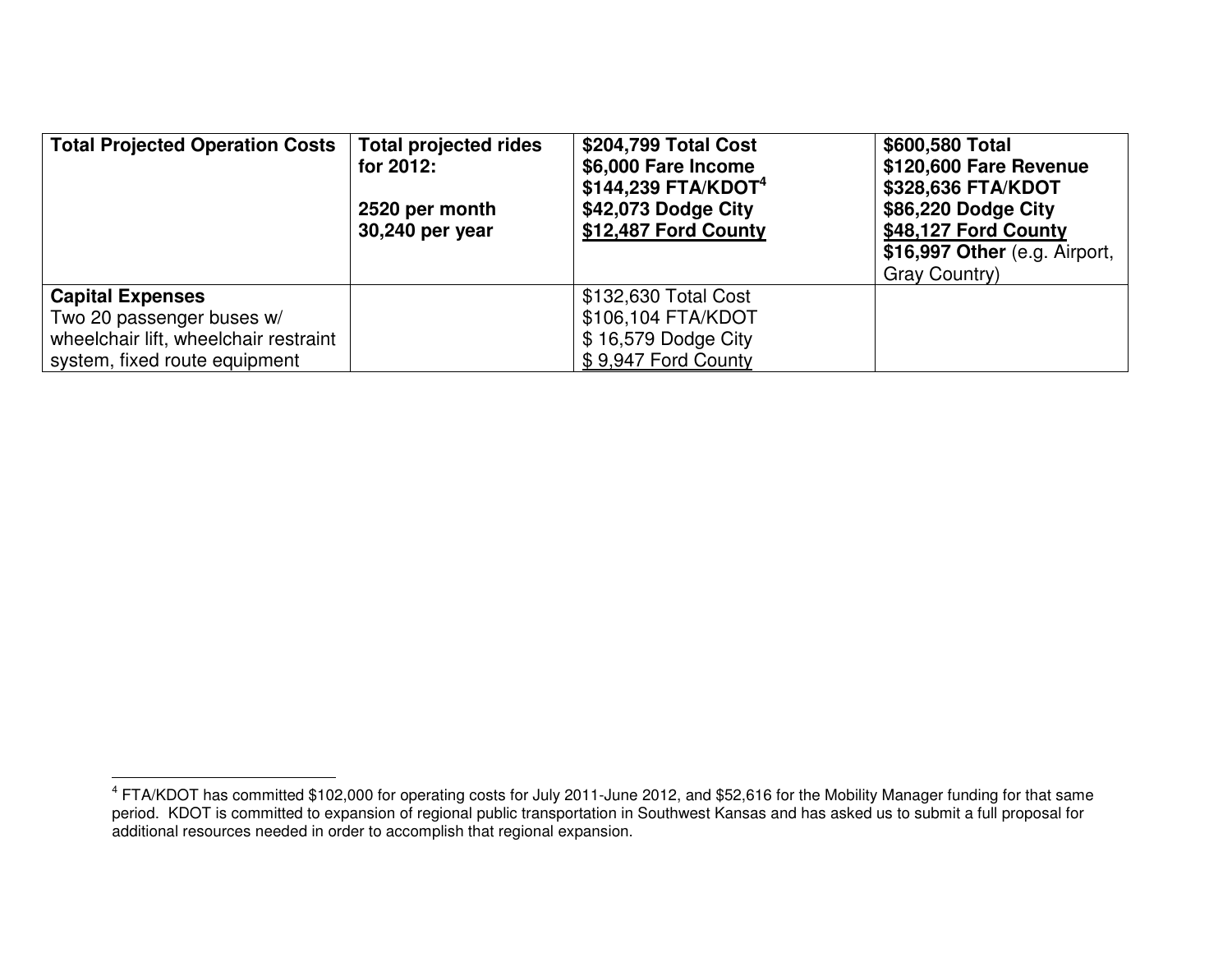# *Memorandum*

To: Ed Elam, Ford County Administrator Kim Goodnight, Jerry King, Terry Williams, Ford County Commissioners

- From: Kathy Denhardt, Mobility Manager
- Date: September 30, 2011
- Re: Public Transportation Routes and Budget

**Recommendation:** The Mobility Manager serving Ford County and Dodge City recommends that the County Commission approve the plan and associated 2011 and 2012 budget for:

**\_\_\_\_\_\_\_\_\_\_\_\_\_\_\_\_\_\_\_\_\_\_\_\_\_\_\_\_\_\_\_\_\_\_\_\_\_\_\_\_\_\_\_\_\_\_\_\_\_\_\_\_\_\_\_\_\_\_\_\_\_\_\_\_\_\_\_\_\_\_** 

- Acquisition of a new 20 passenger wheelchair accessible bus (2011 \$9,947 75% of local match)
- Spearville-Wright-Dodge City weekday bus route which will make 4 loops daily starting in Dodge City at 7:00 am, 9:30 am, 3:00 pm and 5:00 pm, beginning in October 2011. Schedule will be adjusted according to demand. (2011-\$5,405 to operate service October – December, and \$19,296 to operate service throughout 2012.)
- Bloom-Kingsdown-Bucklin-Ford-Dodge City bus route operating one day per week, starting in Dodge City at 9:00 am and 3:00 pm, beginning in December 2011. (\$436 to operate in December 2011 and \$4,835 to operate service throughout 2012.)
- Continue support and local match for Mobility Manager (\$6646 for 2011, and \$7,000 in 2012.)

The Mobility Manager also recommends that the Ford County Commission approve expansion of General Public Transportation services to include a daily Ford-Gray-Finney County Connector service in the event that new configurations of flights are implemented, with Denver flights departing Dodge City Airport and Dallas/Ft. Worth flights departing Garden City Airport. The schedule for this service would coincide with flight times at the airports, and would serve the general public along the US Highway 50/400 route between Dodge City and the Garden City Airport. It is expected Finney County Transit will provide service from Garden City to the Garden City Airport, thus completing the Ford-Gray-Finney County Connector route. The Ford County share of providing the Ford-Gray-Finney County Connector service will be \$16,996 through 2012. This amount is not included in any previous letters of commitment.

**Background:** General Public Transportation has been operating demand-response bus service in Dodge City for more than 15 years, through the 49 USC 5311 Public Transportation Grant Program administered by the Kansas Department of Transportation. In January 2011 a Mobility Manager, Kathy Denhardt, was appointed to serve Ford County and Dodge City (supported by a grant from the 49 USC 5316) to explore options for expanding service to Ford County and addressing transportation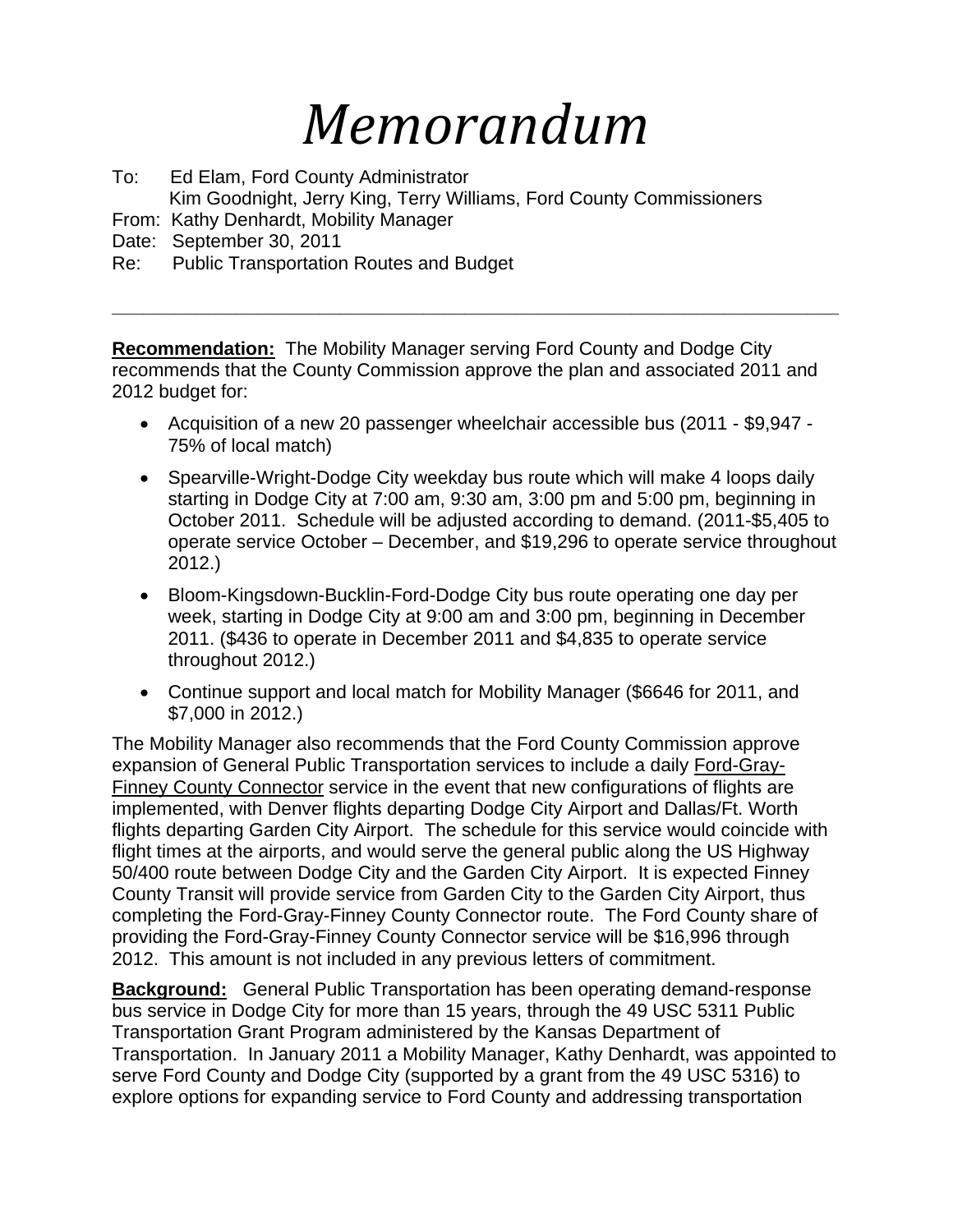needs of the general public, inclusive of seniors and persons with disabilities. Residents of towns throughout Ford County, especially seniors, have communicated their desire to have access to bus transportation. The Bloom-Kingsdown-Bucklin-Ford route and the Spearville-Wright-Dodge City route are intended as initial efforts to provide service.

If implemented, the recent recommendation to the Essential Air Service program would increase traffic flow from Finney County to the Dodge City Airport and from Ford County to the Garden City Airport. This provides an opportunity for enhancing access to Ford County businesses and attractions by offering scheduled daily bus service in the three county area. The KDOT Office of Public Transportation is committed to developing regional public transportation services in Southwest Kansas and has asked us to submit a plan for providing regional service so they can determine the level of additional funds they will provide in order to make regional transportation service a reality.

**Justification:** There is significant traffic flow between Spearville, Wright and Dodge City (4500 vehicles per day between Spearville and Dodge City on US Highway 50/56), which includes many workers, seniors, and students. Recent Ford County census data provides the following indicators of need for passenger transportation service:

- 1,915 persons reside in 847 households with no vehicles
- 487 persons age 16-64 have disabilities that limit mobility outside the home
- 4,400 persons are age 60 and over
- 5,253 persons reside in households with income below the poverty level

Data analysis and community input suggest there is sufficient demand to operate financially sustainable weekday routes. The availability of transportation services allows many seniors to remain in their homes because it offers vital connections to services, shopping, and social activities. Daily commuters can reduce expenses by taking public transit, and also gain valuable time to work or relax with someone else doing the driving. Traffic congestion on main highways will be reduced.

If flights are reconfigured between the Dodge City and Garden City airports, this presents an opportunity to establish linkages between Ford County and Finney County three times per day (each direction). This would provide a valuable service to airline passengers, as well as others who travel the US Highway 50/400 corridor for work, medical services, shopping and entertainment. 5690 vehicles per day travel the Dodge City - Cimarron stretch of US Highway 50/400.

Regional transit service makes good financial sense. For every \$1 invested in rural public transportation, a \$3 economic return is generated ("Assessment of the Economic Impacts of Rural Public Transportation" TCRP Report 34). Businesses benefit by being on scheduled bus routes. Once routes and ridership are well established we will have data regarding number of employees and customers we are delivering to individual businesses. Armed with that data we will seek service contracts, ad placement, and underwriting support from those businesses. In this way we will seek to make business partnerships a significant part of our funding strategy.

**Performance Metrics and Decision Points:** Performance Metrics are suggested for each of the proposed routes, and will be continuously scrutinized. If ridership is not meeting expected benchmarks within 90 days, adjustments to the route and schedule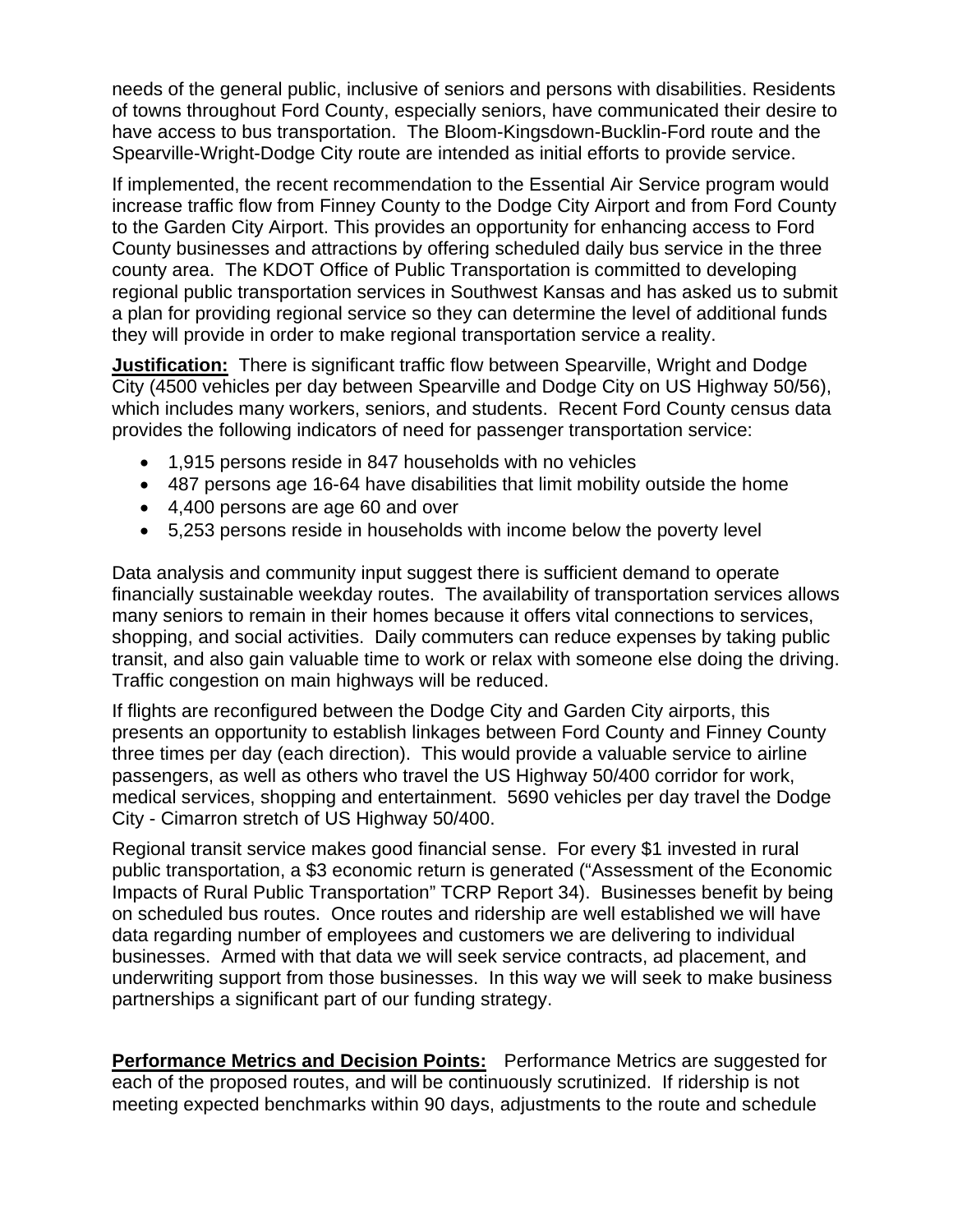will be made. Six months after the launch of a route, a review will take place to determine whether the route will be continued.

**Purpose/Mission:** Public Transportation enhances quality of life and livability for residents of Ford County, as well as generating economic value by promoting ease of access to our businesses, services, entertainment and tourism resources.

**Attachments:** Please see the *General Public Transportation Expansion Plan* attachment for detailed budget projections and performance metrics.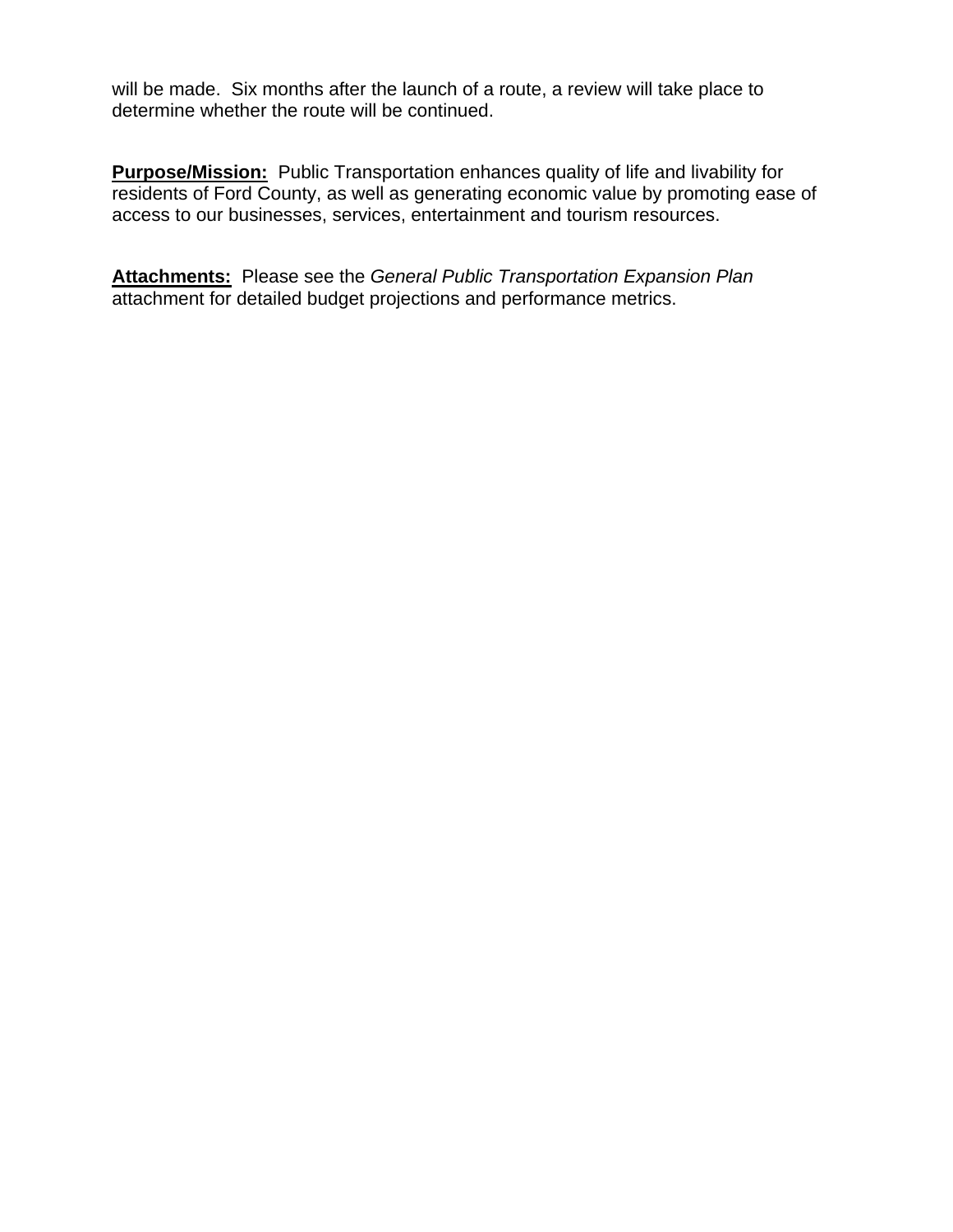#### **General Public Transportation Expansion Plan September 27, 2011**

| <b>Routes</b>                       | <b>Performance Metrics</b> | 2011 Projected Budget            | 2012 Projected Budget             |
|-------------------------------------|----------------------------|----------------------------------|-----------------------------------|
| <b>Mobility Manager</b>             |                            | \$66,459 Total                   | \$70,000 Total                    |
|                                     |                            | \$53,167 FTA/KDOT                | \$56,000 FTA/KDOT                 |
|                                     |                            | \$6,646 Dodge City               | \$7,000 Dodge City                |
|                                     |                            | \$6,646 Ford County <sup>1</sup> | \$7,000 Ford County <sup>2</sup>  |
| <b>Demand-Response in Dodge</b>     | 2011 ave/mo rides=635      | \$113,000 Total                  | \$120,000 Total                   |
| City (2 vehicles)                   | 2012 ave/mo rides=750      | \$5,000 Fares                    | \$9,000 Fare Income               |
|                                     |                            | \$74,520 FTA/KDOT                | \$73,815 FTA/KDOT                 |
|                                     |                            | \$33,480 Dodge City              | \$37,185 Dodge City               |
| <b>Spearville/Wright/Dodge City</b> | 2012 ave/mo rides=850      | \$23,520 Total (<3months)        | \$112,800 Total                   |
| 4xdaily 5days/week                  |                            | \$1,000 Fare Income              | \$36,000 Fare Income              |
| (Begin October 2011)                |                            | \$15,314 FTA/KDOT                | \$51,072 FTA/KDOT                 |
|                                     |                            | \$1,801 Dodge City               | \$6,432 Dodge City                |
|                                     |                            | \$5,405 Ford County              | \$19,296 Ford County <sup>3</sup> |
| Bloom/Kingsdown/Bucklin/Ford        | 2012 ave/mo rides $=$ 20   | \$1,820 Total (1month)           | \$21,840 Total                    |
| 2xday Once weekly                   |                            |                                  | \$2,600 Fare Income               |
| (Begin December 2011)               |                            | \$1,238 FTA/KDOT                 | \$12,794 FTA/KDOT                 |
|                                     |                            | \$146 Dodge City                 | \$1,611 Dodge City                |
|                                     |                            | \$436 Ford County                | \$4,835 Ford County               |
| <b>Ford/Gray/Finney</b>             | 2012 ave/mo rides=900      |                                  | \$275,940 Total                   |
| <b>County Connector</b>             |                            |                                  | \$73,000 Fare Revenue             |
| (Begin with implementation of       |                            |                                  | \$134,955 FTA/KDOT                |
| revised regional airport flights)   |                            |                                  | \$33,992 Dodge City               |
|                                     |                            |                                  | \$16,996 Ford County              |
|                                     |                            |                                  | \$16,997 Other (e.g. Airport,     |
|                                     |                            |                                  | Gray County)                      |

<span id="page-9-1"></span><span id="page-9-0"></span><sup>&</sup>lt;sup>1</sup> In 2010 Ford County committed \$8,000 for the local match in a 49 USC 5316 grant proposal which was awarded to fund this position.<br><sup>2</sup> In January 2011 Ford County committed \$12,400 in a letter submitted with the 49 USC

<span id="page-9-2"></span>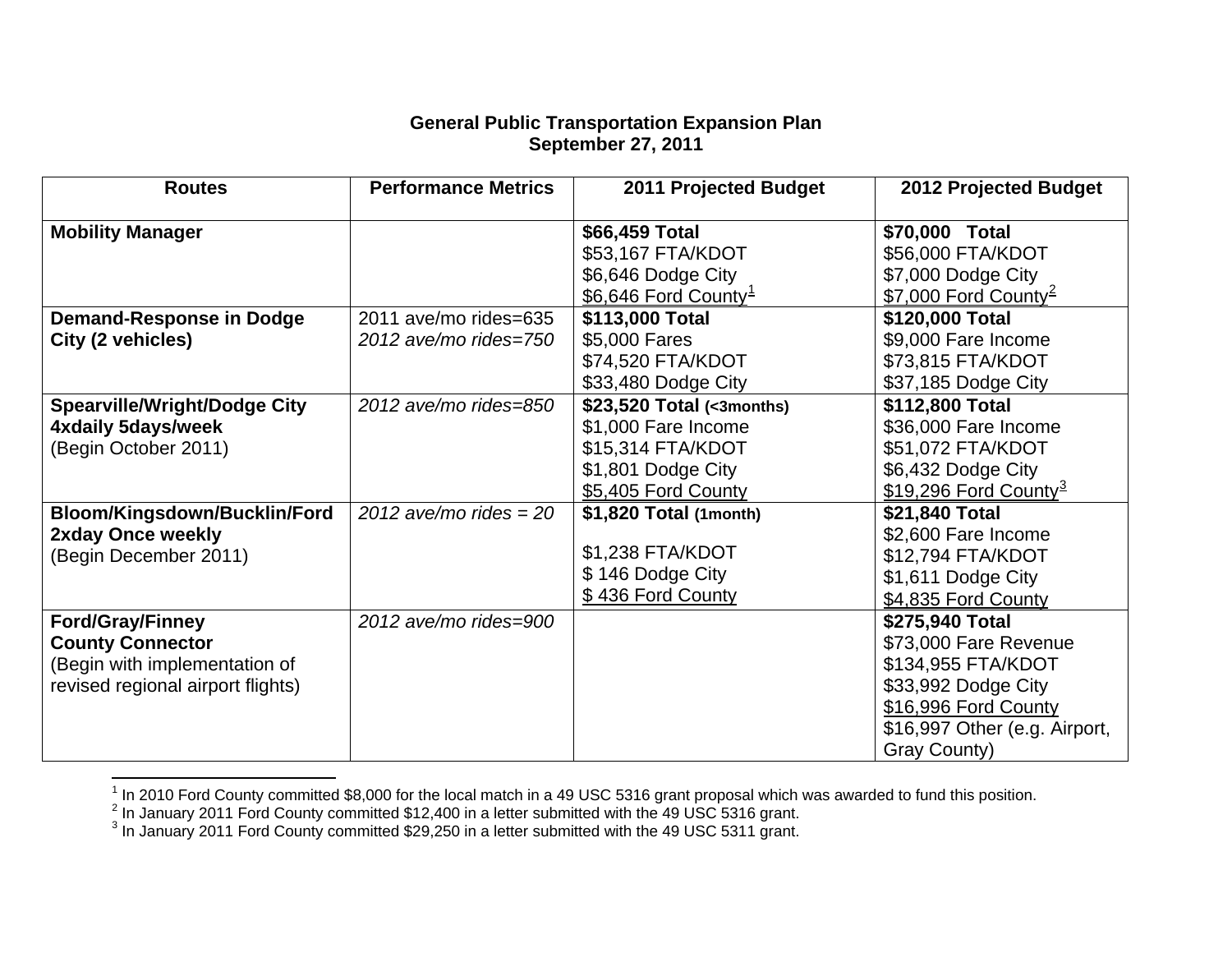| <b>Total Projected Operation Costs</b> | <b>Total projected rides</b><br>for 2012:<br>2520 per month<br>30,240 per year | \$204,799 Total Cost<br>\$6,000 Fare Income<br>$$144,239$ FTA/KDOT <sup>4</sup><br>\$42,073 Dodge City<br>\$12,487 Ford County | \$600,580 Total<br>\$120,600 Fare Revenue<br>\$328,636 FTA/KDOT<br>\$86,220 Dodge City<br>\$48,127 Ford County<br>\$16,997 Other (e.g. Airport,<br>Gray Country) |
|----------------------------------------|--------------------------------------------------------------------------------|--------------------------------------------------------------------------------------------------------------------------------|------------------------------------------------------------------------------------------------------------------------------------------------------------------|
| <b>Capital Expenses</b>                |                                                                                | \$132,630 Total Cost                                                                                                           |                                                                                                                                                                  |
| Two 20 passenger buses w/              |                                                                                | \$106,104 FTA/KDOT                                                                                                             |                                                                                                                                                                  |
| wheelchair lift, wheelchair restraint  |                                                                                | \$16,579 Dodge City                                                                                                            |                                                                                                                                                                  |
| system, fixed route equipment          |                                                                                | \$9,947 Ford County                                                                                                            |                                                                                                                                                                  |

<span id="page-10-0"></span> $^4$  FTA/KDOT has committed \$102,000 for operating costs for July 2011-June 2012, and \$52,616 for the Mobility Manager funding for that same period. KDOT is committed to expansion of regional public transportation in Southwest Kansas and has asked us to submit a full proposal for additional resources needed in order to accomplish that regional expansion.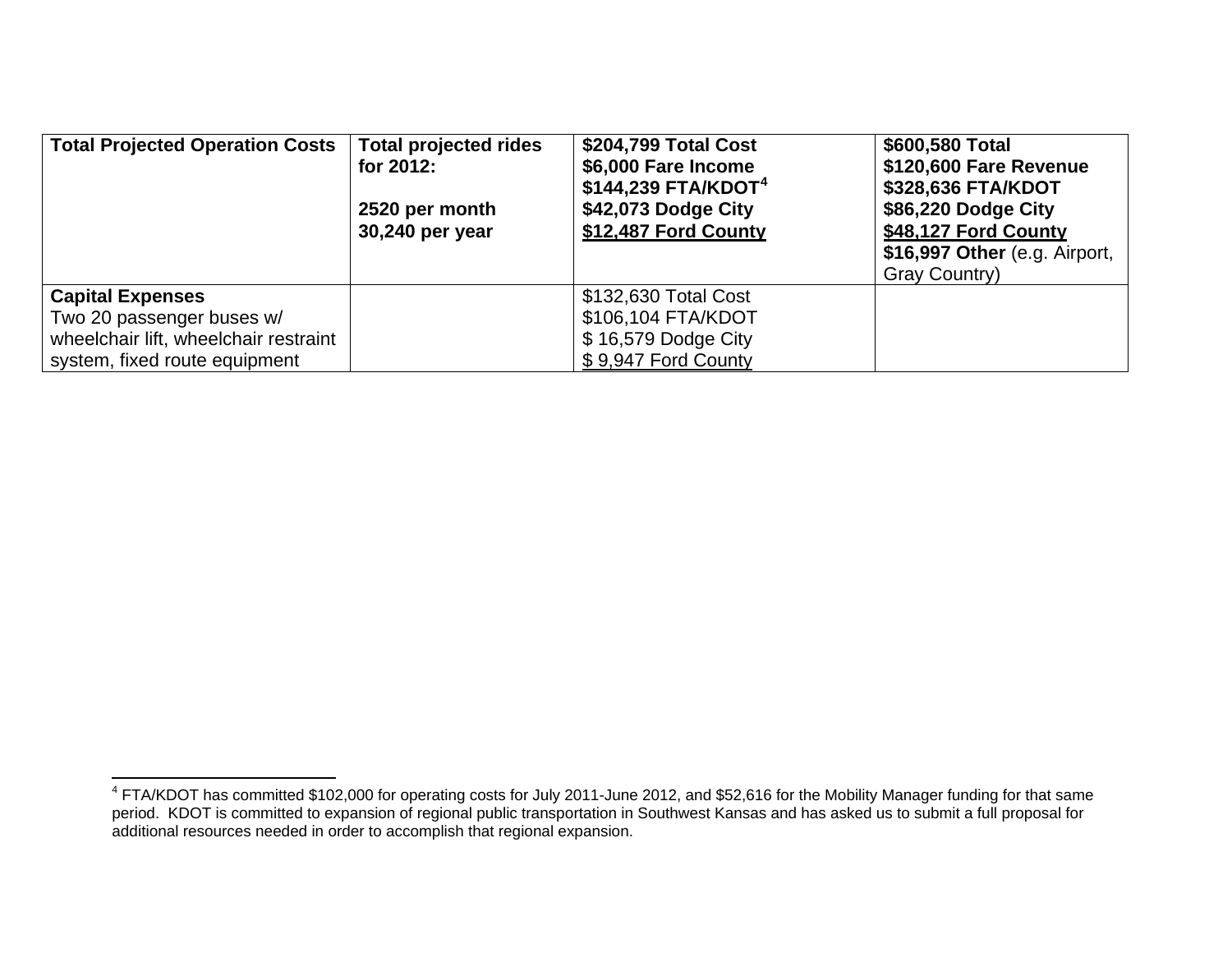### City of Dodge City BOBOX 880

PO Box 880 Dodge City, KS 67801

Phone: 620‐225‐81 00 FAX: 620-225-8144 www.dodgecity.org

# *Memorandum*

To: City/County Commissioners Date: Friday, September 30, 2011 From: Ken Strobel, City Manager Subject: SEC/Casino Cost Sharing

During the course of the construction of the Special Events Center several unanticipated issues or items related to project infrastructure came up which needed to be dealt with in a prompt manner. Some of these involved the interpretation of the Development Agreement with the Casino ownership and others were items that had simply been overlooked or were added for the benefit of the project. In some cases a change in circumstances required a deviation from the original wording of the Development Agreement.

**\_\_\_\_\_\_\_\_\_\_\_\_\_\_\_\_\_\_\_\_\_\_\_\_\_\_\_\_\_\_\_\_\_\_\_\_\_\_\_\_\_\_\_** 

In order not to delay completion of the facility as these issues arose, decisions had to be made in a timely manner, without the benefit of formal amendments or changes to the Development Agreement or construction documents. Now that the Event Center has been completed and operational for approximately 9 months the parties need to formalize what to this point have been verbal "hand-shake" agreements regarding several cost sharing amenities to the project.

Attached is a chart reflecting the payment obligations as described in the Development Agreement and the proposed payment responsibilities between the parties as tentatively agreed to during the course of construction.

Staff is recommending approval of the revised payment plan as setout in the chart and that the City Manager be authorized to sign the official contract documents reflecting the revised payment responsibilities of the parties.

Also enclosed is the Release Agreement with Victory Electric Cooperative Association which acknowledges that all payment responsibilities incumbent upon the City and County regarding electrical service infrastructure required for the total project has been fully satisfied. Staff recommends approval of the agreement.

If any of you have any questions, please give me a call.